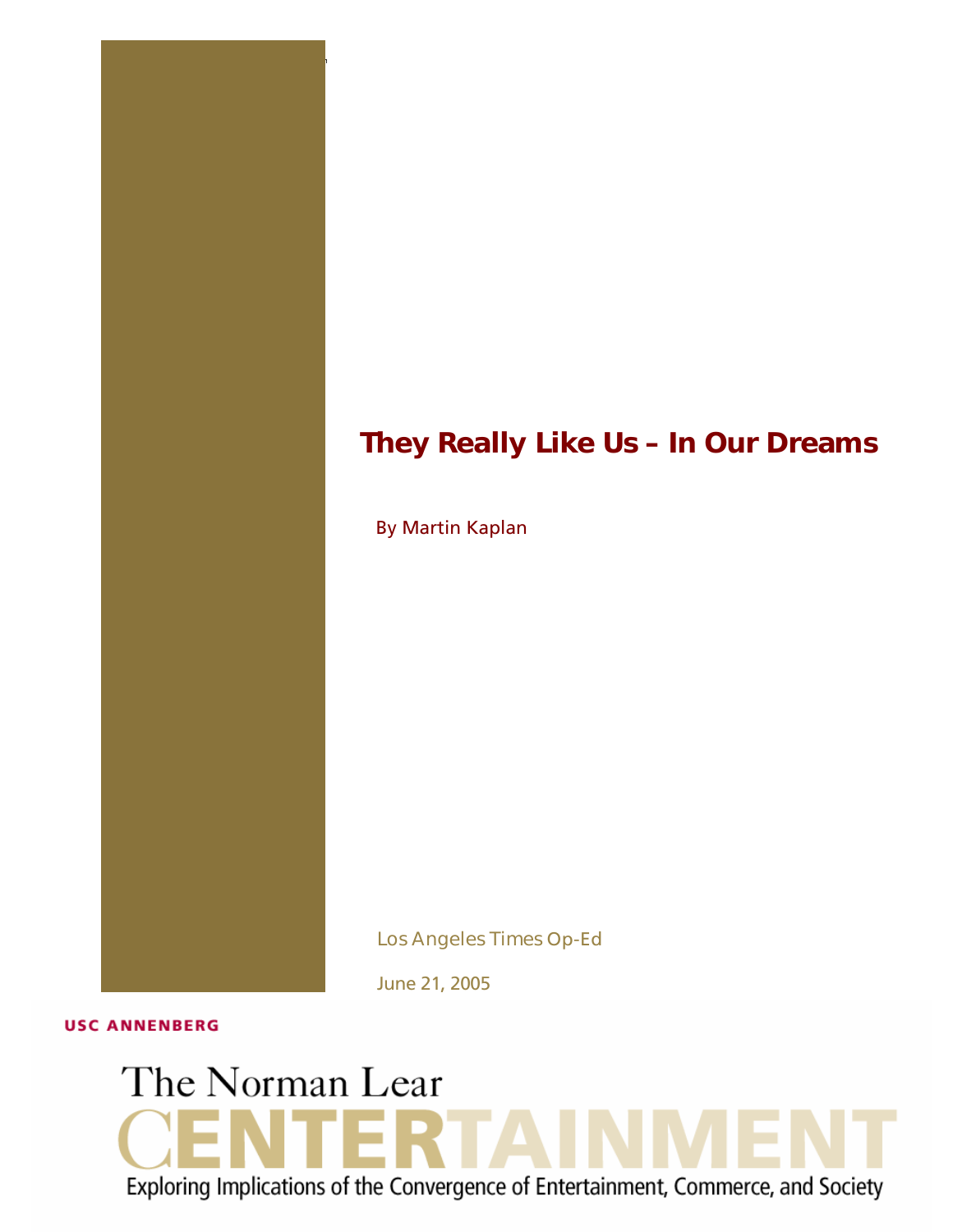#### *[The Norman Lear Center](http://www.learcenter.org/)*

Founded in January 2000, the Norman Lear Center is a multidisciplinary research and public policy center exploring implications of the convergence of entertainment, commerce and society. On campus, from its base in the USC Annenberg School for Communication, the Lear Center builds bridges between schools and disciplines whose faculty study aspects of entertainment, media and culture. Beyond campus, it bridges the gap between the entertainment industry and academia, and between them and the public. Through scholarship and research; through its fellows, conferences, public events and publications; and in its attempts to illuminate and repair the world, the Lear Center works to be at the forefront of discussion and practice in the field. For more information, please visit [www.learcenter.org](http://www.learcenter.org/)



#### *[Martin Kaplan](http://www.learcenter.org/html/about/?&cm=kaplan)*

The Director of the [Lear Center](http://www.learcenter.org/html/index.php) is Martin Kaplan, Associate Dean, [USC Annenberg School](http://ascweb.usc.edu/home.php). A *summa cum laude* graduate of Harvard, a Marshall Scholar to Cambridge University, and a Stanford Ph.D., he has been an Aspen Institute program officer; a federal education staffer; a Vice President's chief speechwriter; a Washington journalist in print, television, and radio; a deputy Presidential campaign manager; a Disney Studios vice president of motion picture production; and a film and television writer and producer.

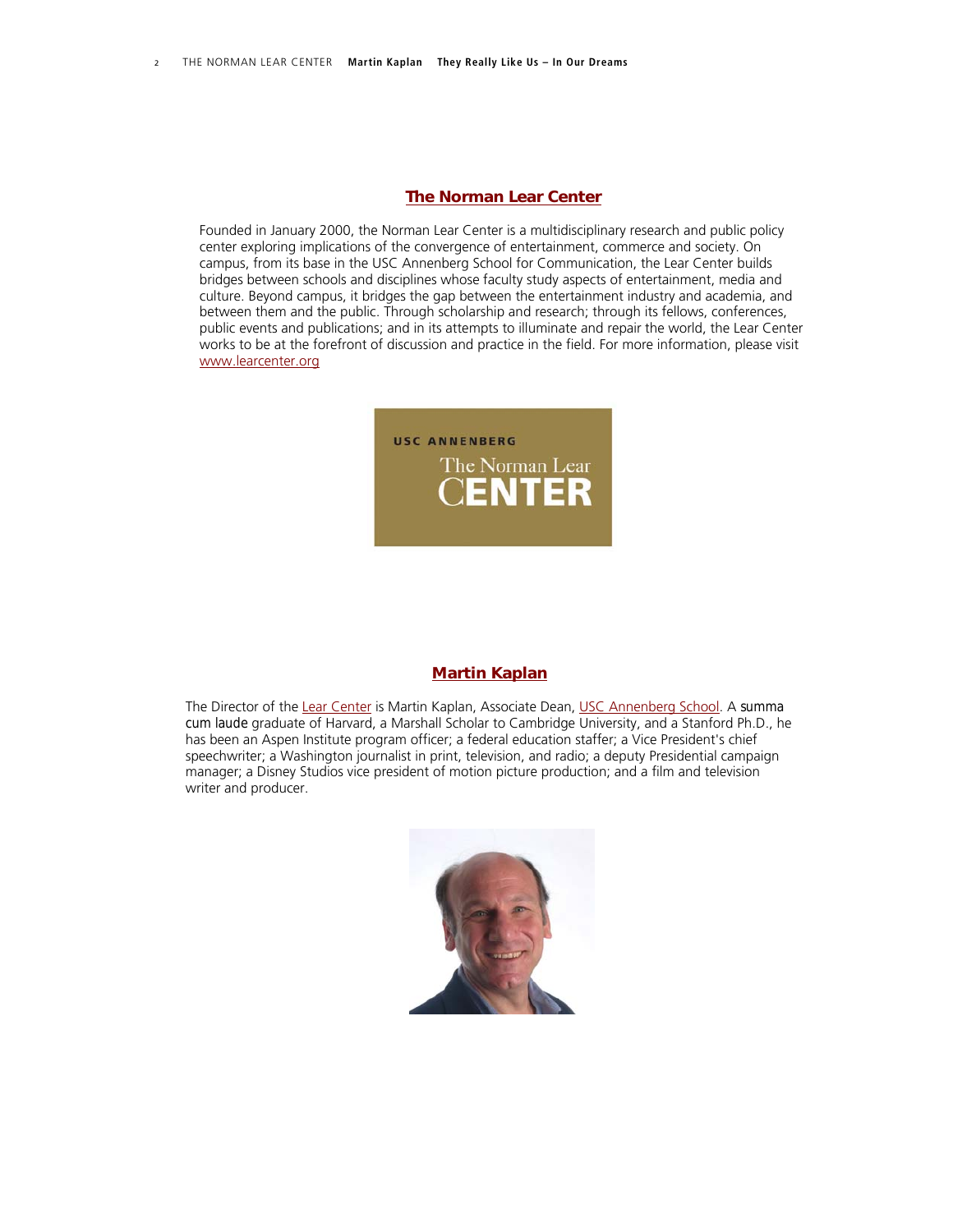### *They Really Like Us – In Our Dreams*

It was a comment by Juror No. 8 that nailed the weirdest aspect of it. "Even though he's a superstar, he's human," said Melissa Herard of Michael Jackson after his acquittal. "To me, he's just a normal person, and you could say to him, 'Hey, what's up?' It made him real in my mind."

Whoa. The notion that Michael Jackson is "just a normal person" is by itself breathtaking – but the fantasy of a casual friendship with him is stranger yet, and cuts to the core of our cult of celebrity.

These jurors are not fools. They knew about the dangled baby, the bizarre plastic surgery, the sleeping with boys, the toxic entourage, and all the other danger signs of narcissism. Nevertheless, they – like the sign-waving fans outside the Santa Maria courthouse, and like the rest of us watching on TV at home – were apparently willing to give Jackson a chance to demonstrate that he has a normal, even healthy, relationship with his own celebrity.

These days, we all think we know what's behind the image curtain. Despite the dreams of marketers and press agents, we are not merely marks for their cons, pigeons for their mesmerism, sitting ducks for their *InStyle* shoots, uncritical consumers of their confected narratives.

We know the payroll stars have to carry – not only agent, manager, lawyer and accountant, but also stylist, publicist, personal assistant, personal trainer, plus the high school friends, in-laws, scammers and suck-ups endemic to any decent-sized entourage. We know the machinery it takes to airbrush photos, approve interview bylines, plant column items, muzzle nannies, appear humble, and blame mug shots on tragic addictions. We know about the faux-romances, and why stars submit to them, and the faux social causes, and why they embrace them. We know all about the big falls, courageous rehabs, re-discovered spiritualities and staged plucky comebacks.

Yet knowing all this, we also know that stars are different from us. It is not their talent that creates that distinction, but their celebrity itself. Their famousness gives them an aura, confers a magic on them. They are not only magnets for our attention, they are magnets for our fantasies.